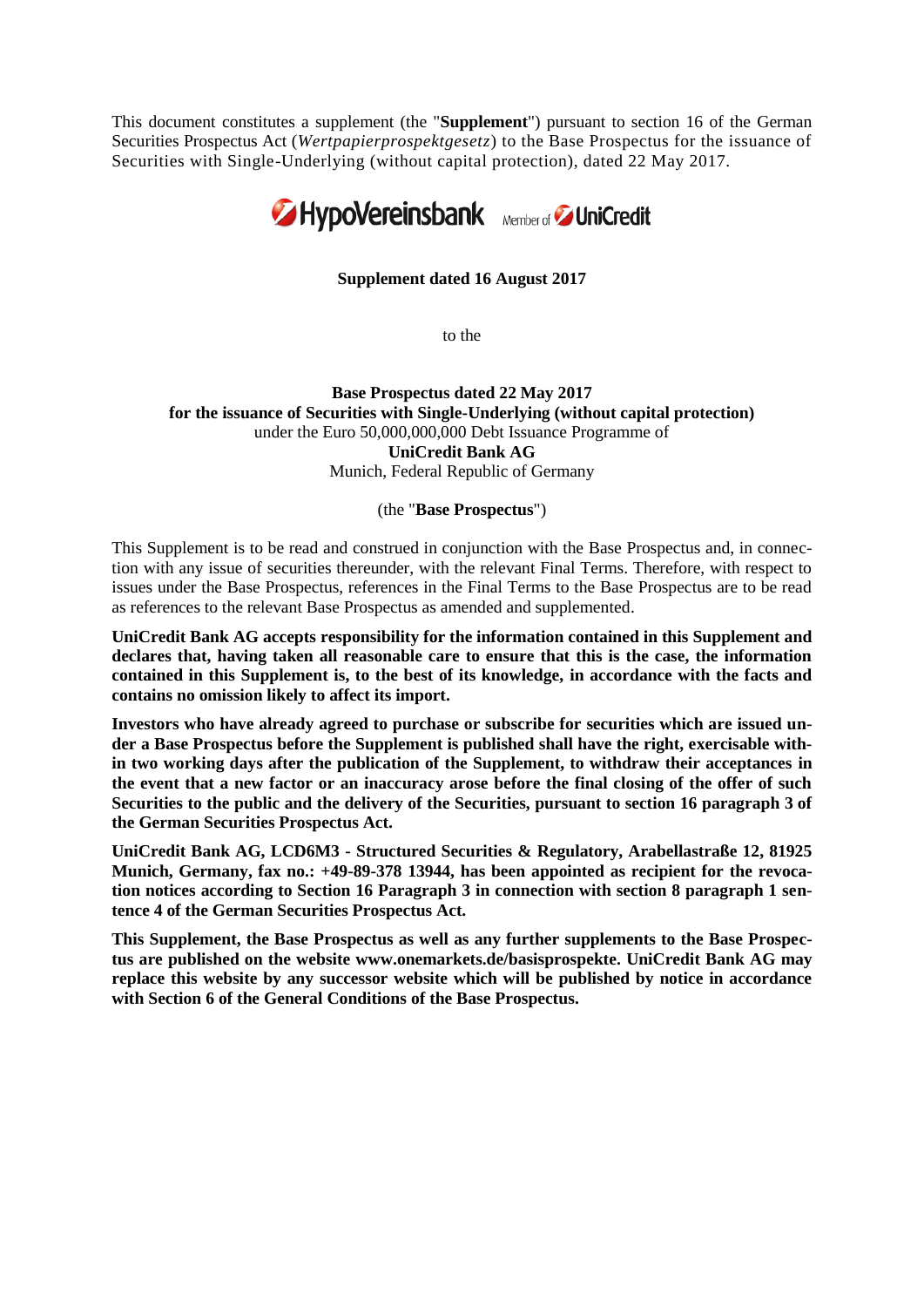A significant new factor which is capable of affecting the assessment of the securities which are issued under the Base Prospectus arose due to the decision made by UniCredit Bank AG on 1 August 2017 to offer the securities described in the Base Prospectus in the Republic of Bulgaria. For that reason, the Base Prospectus shall be modified as follows:

**1.** On page 40 et seq. of the Base Prospectus, in the section E.3 of the Summary, the fourth paragraph shall be deleted and replaced as follows:

"**[**A public offer will be made in [France] [,] [and] [Italy] [,] [and] [Luxembourg] [,] [and] [the Czech Republic] [,] [and] [the Netherlands] [,] [and] [Hungary] [,] [and] [the Slovak Republic] [,] [and] [Belgium] [,] [and] [Austria] [,] [and] [Germany] [,] [and] [Poland] [and] [Bulgaria].]"

**2.** On page 82 of the Base Prospectus, in the section E.3 of the Summary, the fourth paragraph shall be deleted and replaced as follows:

"**[**Ein öffentliches Angebot erfolgt in [Frankreich] [,][und] [Italien] [,][und] [Luxemburg] [,][und] [der Tschechischen Republik] [,][und] [den Niederlanden] [,][und] [Ungarn] [,][und] [der Slowakischen Republik] [,][und] [Belgien] [,][und] [Österreich] [,][und] **[**Deutschland**] [**,**] [**und**] [**Polen**] [**und**] [**Bulgarien**]**.**]**"

**3.** On page 120 of the Base Prospectus, in the section "Consent to the use of the Base Prospectus", the fourth paragraph shall be deleted and replaced as follows:

"Such consent can be given in relation to the following member states, in which the Base Prospectus is valid or into which it has been notified as specified in the Final Terms: France, Italy, Luxembourg, the Czech Republic, the Netherlands, Hungary, the Slovak Republic, Belgium, Austria, Germany, Poland and Bulgaria."

**4.** On page 295 et seq. of the Base Prospectus, section "Form of Final Terms", the text in the section "Notification" shall be deleted and replaced as follows:

"The Federal Financial Supervisory Authority (the "**BaFin**") has provided to the competent authorities in France, Italy, Luxembourg, the Czech Republic, the Netherlands, Hungary, the Slovak Republic, Belgium, Austria, Germany, Poland and Bulgaria a certificate of approval attesting that the Base Prospectus has been drawn up in accordance with the Prospectus Directive."

**5.** On page 296 of the Base Prospectus, section "Form of Final Terms", the text in paragraph four of the section "Terms and conditions of the offer" shall be deleted and replaced as follows:

"**[**A public offer will be made in [France] [,] [and] [Italy] [,] [and] [Luxembourg] [,] [and] [the Czech Republic] [,] [and] [the Netherlands] [,] [and] [Hungary] [,] [and] [the Slovak Republic] [,] [and] [Belgium] [,] [and] [Austria] [,] [and] [Germany] [,] [and] [Poland] [and] [Bulgaria].]"

**6.** On page 296 of the Base Prospectus, section "Form of Final Terms", the text in paragraph two of the section "Consent to the use of the Base Prospectus" (general consent) shall be deleted and replaced as follows:

"Such consent to use the Base Prospectus is given **[**for the following offer period of the Securities: **[***Insert offer period for which the consent is given***]] [**during the period of the validity of the Base Prospectus]. General consent for the subsequent resale or final placement of Securities by the fi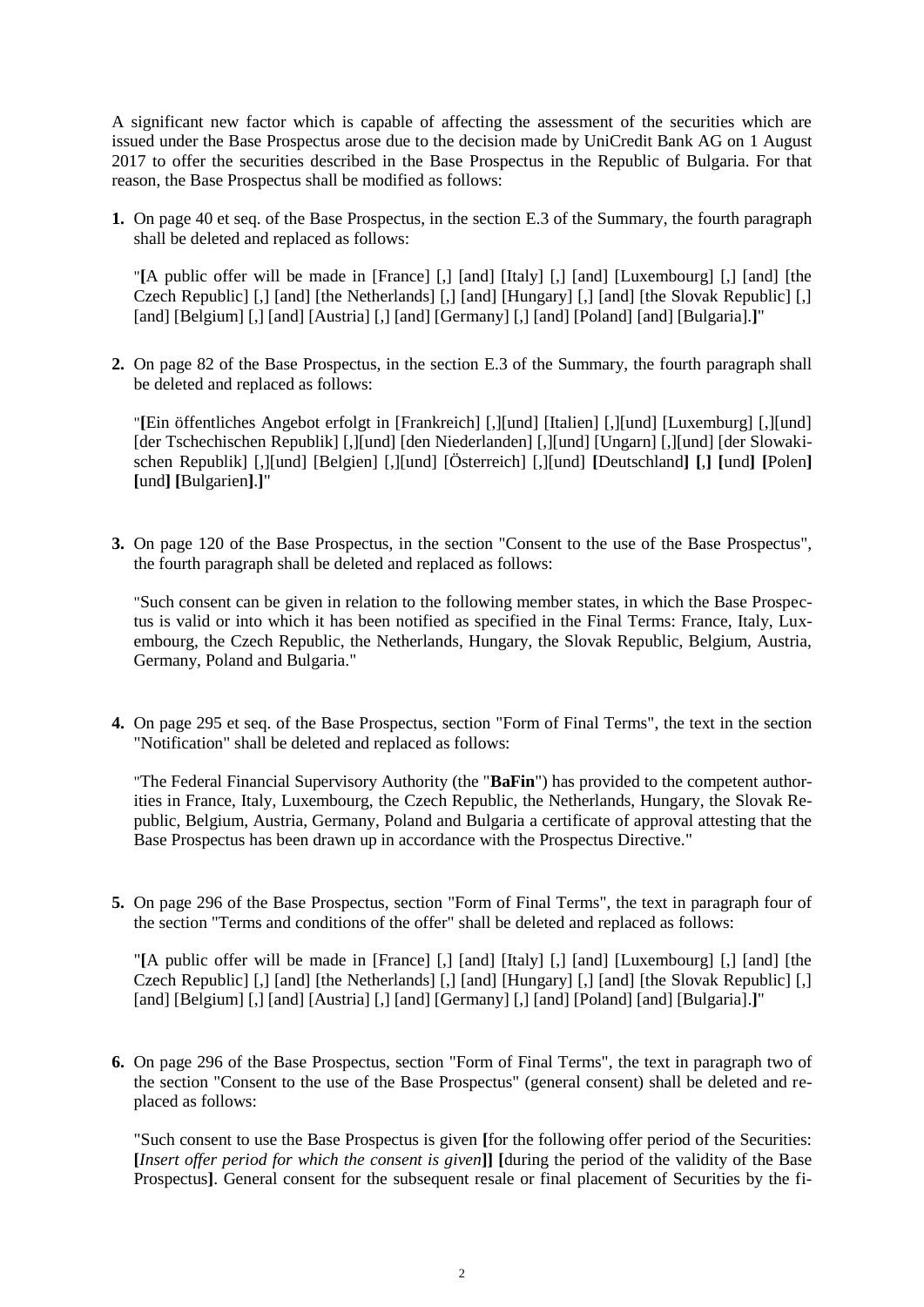nancial intermediaries is given in relation to [France] [,] [and] [Italy] [,] [and] [Luxembourg] [,] [and] [the Czech Republic] [,] [and] [the Netherlands] [,] [and] [Hungary] [,] [and] [the Slovak] Republic] [,] [and] [Belgium] [,] [and] [Austria] [,] [and] [Germany] [,] [and] [Poland] [and] [Bulgaria].**]**"

**7.** On page 296 of the Base Prospectus, section "Form of Final Terms", the text in paragraph five of the section "Consent to the use of the Base Prospectus" (individual consent), shall be deleted and replaced as follows:

"Individual consent for the subsequent resale or final placement of the Securities by the financial intermediar**[**y**][**ies**]** is given in relation to [France] [,] [and] [Italy] [,] [and] [Luxembourg] [,] [and] [the Czech Republic] [,] [and] [the Netherlands] [,] [and] [Hungary] [,] [and] [the Slovak Republic] [,] [and] [Belgium] [,] [and] [Austria] [,] [and] [Germany] [,] [and] [Poland] [and] [Bulgaria] to **[***Insert name***[***s***]** *and address***[***es***]] [***Insert details***]**.**]**"

**8.** On page 328 of the Base Prospectus, section "Taxation", after the section "Hungary" and before the Section "U.S. Withholding Tax" the following new section shall be inserted:

## "**Bulgaria**

The information set out below represents a general overview of certain material Bulgarian tax law aspects that may be relevant for a potential investor in the Securities. The overview is not exhaustive and should not be construed as legal or tax advice to the potential investors. Thus, potential investors should consult their own professional tax advisors regarding the Bulgarian tax consequences (including the applicability and the effect of double taxation treaties) of acquiring, owning and disposing of Securities in their particular circumstances.

This overview is based on the laws of the Republic of Bulgaria as in effect by the date of this Prospectus and their prevailing interpretation available by such date. With respect to certain types of securities neither official statements of the tax authorities nor case law exist and thus, it is not entirely clear how these securities will be treated.

## *Withholding Tax*

Income paid or accrued on Securities, issued by the Issuer, is not subject to withholding tax in Bulgaria.

## *Income Tax*

Individuals and legal entities who are tax residents in the Republic of Bulgaria are subject to income tax (personal or corporate) on their worldwide income, regardless of its source, from owning and disposing of Securities.

An individual's taxable income from disposing (incl. sale and exchange) of Securities is the amount of the profits realised during the respective year for each particular transaction, debited with the amount of the losses realised during the same year for the same transaction. The realised profit/loss referred to in the previous sentence is determined by deducting the acquisition costs from the selling price. The profit is subject to a flat tax rate of 10%. The taxable income of the individuals may be subject to obligatory health insurance contributions due in Bulgaria.

In certain cases the individuals may be exempted from income tax. Such cases include:

(i) interest payments and discounts made on Bulgarian government, municipal and corporate bonds; as well as on similar bonds issued according to the legislation of another Member State of the European Union or of a state which is a contracting party to the European Economic Area Agreement;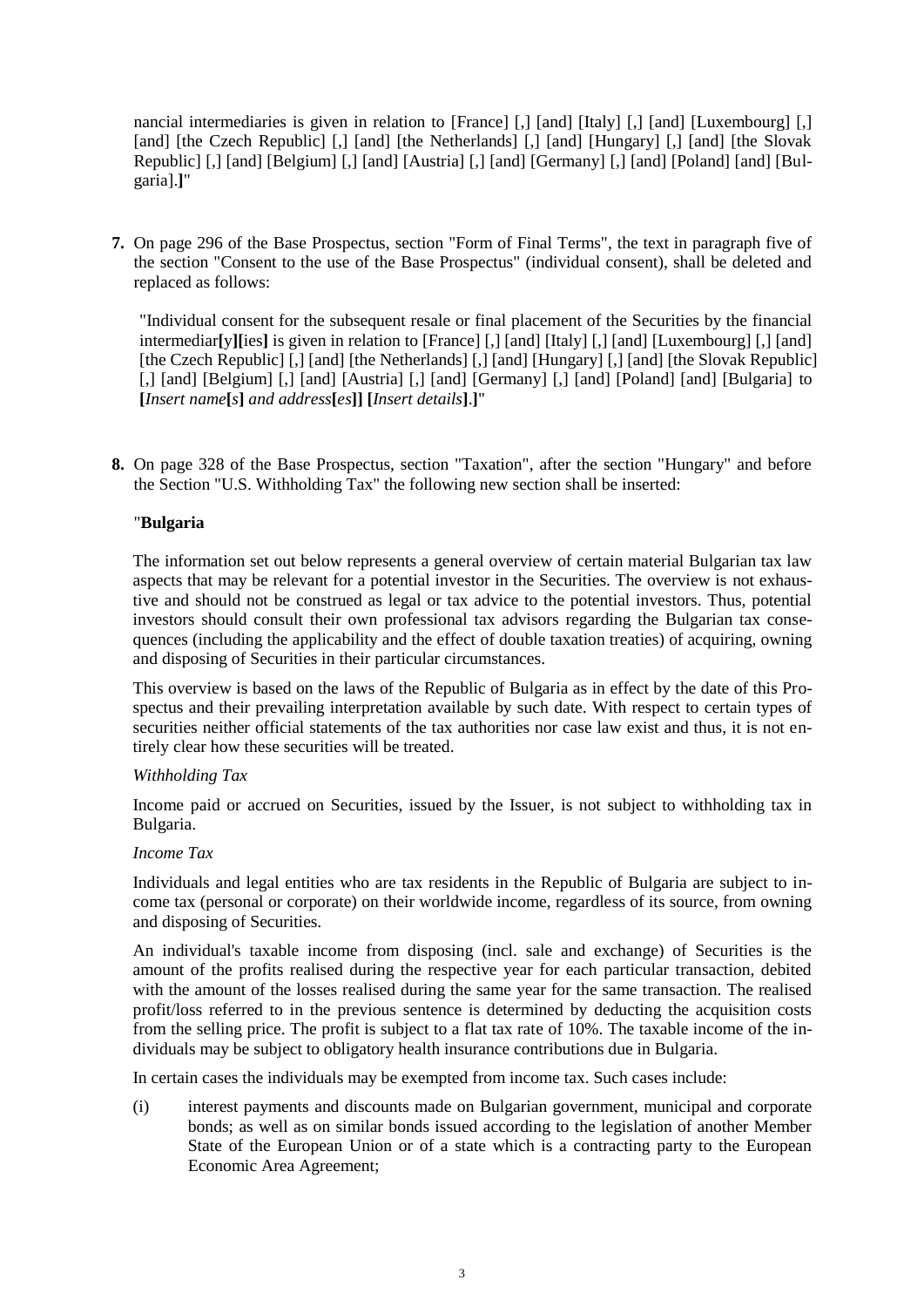(ii) any income from disposing of financial instruments, which, among others, include: transactions with units and shares in collective investment schemes and in national investment funds, shares, rights and government securities, effected on a regulated market; transactions concluded under the terms and according to the procedure of tender offering under Section II of Chapter Eleven of the Bulgarian Public Offering of Securities Act, or transactions of similar type in another Member State of the European Union, or in a state which is a contracting party to the European Economic Area Agreement; etc.

Legal entities holding Securities as business assets pay corporate income tax on the income from owning the Securities, as well as on the capital gain from disposing (incl. sale and exchange) of Securities, within their taxable profit. The taxable profit is the financial result adjusted for tax purposes. Accounting and reporting rules usually apply International Financial Reporting Standards (IFRS) or use local Bulgarian General Accepted Accounting Principles. Legal entities' taxable income derived from the Securities is taxed at a flat rate of 10%. Loss from disposing of securities is not always recognised for tax purposes.

# *Double Tax Treaty*

If the income from the Securities is paid by a foreign legal entity, the latter could make withholdings pursuant to the laws of other jurisdictions. According to the provisions of the Double Tax Treaty concluded between the Republic of Bulgaria and the Federal Republic of Germany, in most of the cases where the Issuer is German tax resident and the potential investor is a Bulgarian tax resident:

- (i) the interest income from securities is subject to withholding tax capped at the rate of 5%; and
- (ii) the disposing income from securities is subject to taxation only in Bulgaria.

However, certain exceptions may apply, which are not described further herein. In order to benefit from the provisions of the Double Tax Treaty, the owner of the income may be required to follow certain procedures."